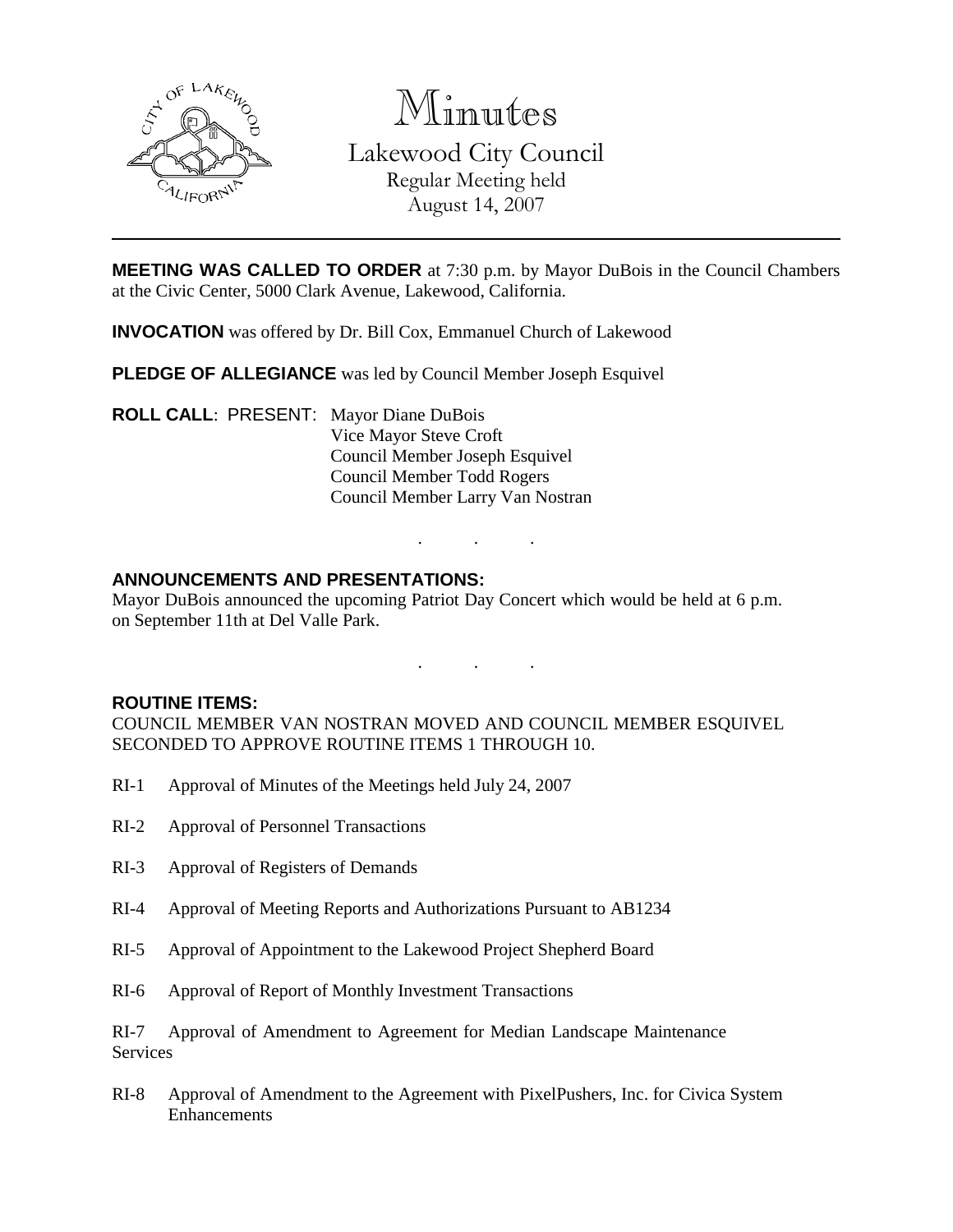City Council Minutes August 14, 2007 Page 2

#### **ROUTINE ITEMS:** Continued

- RI-9 Approval of Amendment to Agreement for Recycling Services with CR&R, Inc.
- RI-10 Approval of Increase in Contingency Limit for Public Works Project No. 06-12, Palms Park Re-roofing Project

UPON ROLL CALL VOTE, THE MOTION WAS APPROVED:

AYES: COUNCIL MEMBERS: Van Nostran, Esquivel, Croft, Rogers and DuBois NAYS: COUNCIL MEMBERS: None

#### **2.1 • AUTHORIZATION FOR LAIF FUND TRANSACTIONS**

Administrative Services Director Diane Perkin presented a brief report based on the memo in the agenda and stated an updated resolution was required for continued participation in the Local Agency Investment Fund (LAIF). It was the recommendation of staff that the City Council adopt the proposed resolution authorizing designated staff members to make deposits into the Local Agency Investment Fund.

. . .

RESOLUTION NO. 2007-51; A RESOLUTION OF THE CITY COUNCIL OF THE CITY OF LAKEWOOD AUTHORIZING THE CITY TREASURER TO DEPOSIT MONEY IN THE CITY TREASURY NOT REQUIRED FOR IMMEDIATE NEEDS IN THE LOCAL AGENCY INVESTMENT FUND FOR THE PURPOSE OF INVESTMENT

COUNCIL MEMBER ROGERS MOVED AND VICE MAYOR CROFT SECONDED TO ADOPT RESOLUTION NO. 2007-51. UPON ROLL CALL VOTE, THE MOTION WAS APPROVED:

AYES: COUNCIL MEMBERS: Van Nostran, Esquivel, Croft, Rogers and DuBois NAYS: COUNCIL MEMBERS: None

## **3.1 • PURCHASE OF AUTOMATIC LICENSE PLATE RECOGNITION (ALPR) PROGRAM TECHNOLOGY**

. . .

Deputy City Manager Sandi Ruyle made a presentation based on the memo in the agenda and stated a new tool available for law enforcement use was the Automatic License Plate Recognition System (ALPR). The system utilized infrared camera technology to capture data from vehicle license plates and cross-reference the data with local, regional and statewide databases.

Commander John Radcliff, head of the Sheriff's Department Office of Technology Planning, displayed slides and discussed technology being tested for law enforcement uses. He stated that the Department was particularly interested in the development of tools that could be used to resolve conflicts without the need for deadly force.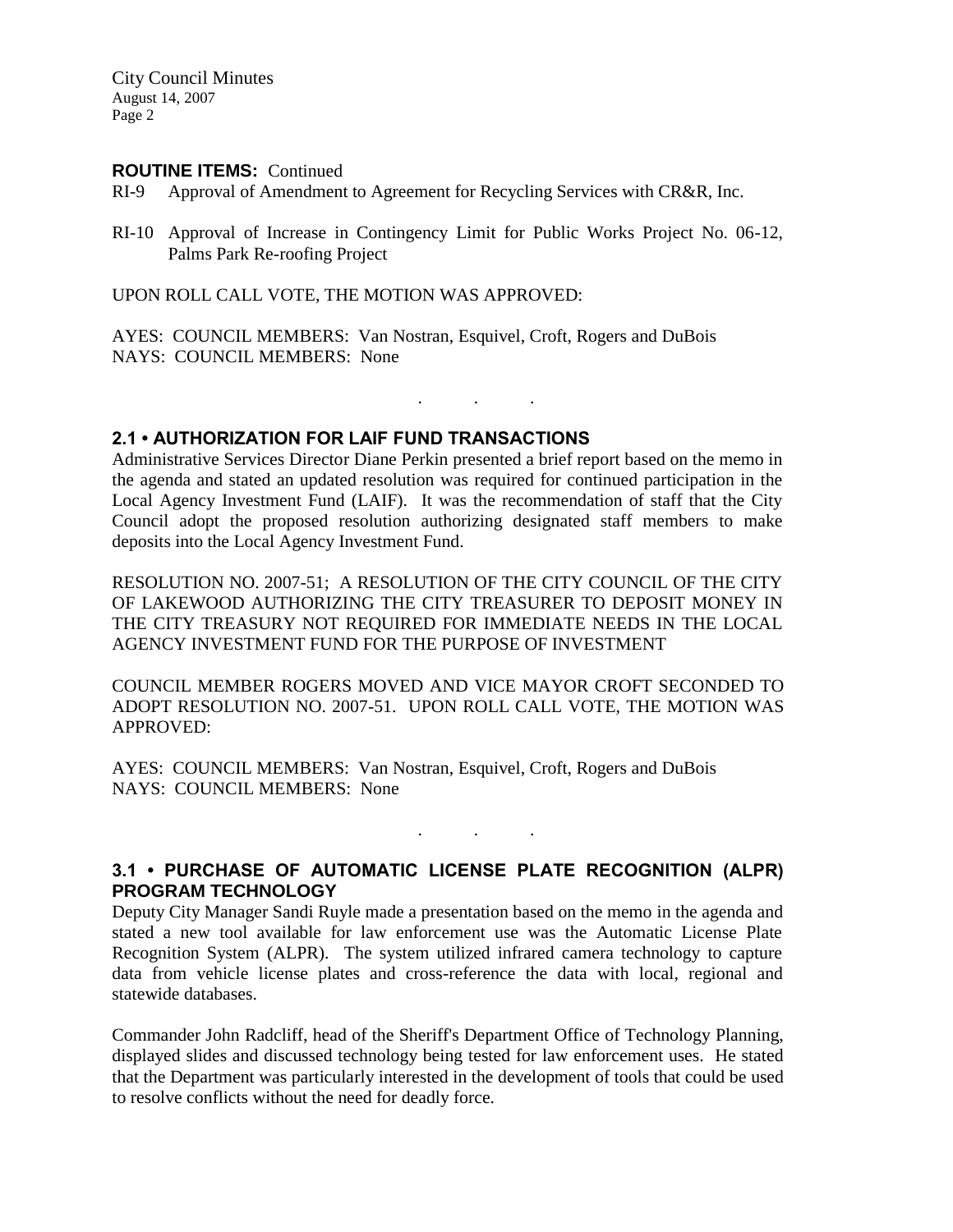City Council Minutes August 14, 2007 Page 3

**3.1 • AUTOMATIC LICENSE PLATE RECOGNITION TECHNOLOGY** – Continued Council Member Esquivel stated he was impressed with the demonstration of the License Plate Recognition program and inquired if there was any system currently in testing that would identify weapons concealed in buildings or vehicles. Commander Radleff responded by stating that although there was no such technology currently available, the Los Angeles County Sheriff's Department was one of the most pro-active law enforcement agencies in testing new technology for law enforcement uses.

Vice Mayor Croft thanked the Commander for the briefing and stressed the importance of deploying technologies that would not only enhance safety for the deputies in the field, but provide improved safety for the communities they protect.

The Deputy City Manager concluded her report by stating the ALPR equipment, including installation and three years maintenance, was available through PIPS Technology. It was the recommendation of staff that the City Council appropriate \$29,492.06 for the purchase of a Mobile Automated License Plate Recognition System.

Council Member Rogers determined from Ms. Ruyle that although purchased for use by the Sheriff's Department, the ALPR system would remain City property.

Responding to a question from Council Member Van Nostran, Ms. Ruyle stated that initially the main focus for the system's use would be around the Lakewood Center Mall and City parks.

COUNCIL MEMBER ESQUIVEL MOVED AND COUNCIL MEMBER VAN NOSTRAN SECONDED TO APPROVE STAFF'S RECOMMENDATION. UPON ROLL CALL VOTE, THE MOTION WAS APPROVED:

AYES: COUNCIL MEMBERS: Van Nostran, Esquivel, Croft, Rogers and DuBois NAYS: COUNCIL MEMBERS: None

. . .

# **3.2 • STATUS REPORT ON LAKEWOOD SHERIFF STATION EXPANSION PROJECT, PHASE II AND III**

Public Works Director Lisa Rapp displayed slides and briefed the City Council on the progress of the Sheriff Station Expansion Project. She concluded by noting that the project was still on deadline and within budget.

Mayor DuBois extended the Council's appreciation to Ms. Rapp and her staff for their hard work on the project.

. . .

. . .

At 8:34 p.m., the Regular Meeting of the City Council was recessed for the Meeting of the Lakewood Redevelopment Agency. At 8:35 p.m., the City Council Meeting was reconvened.